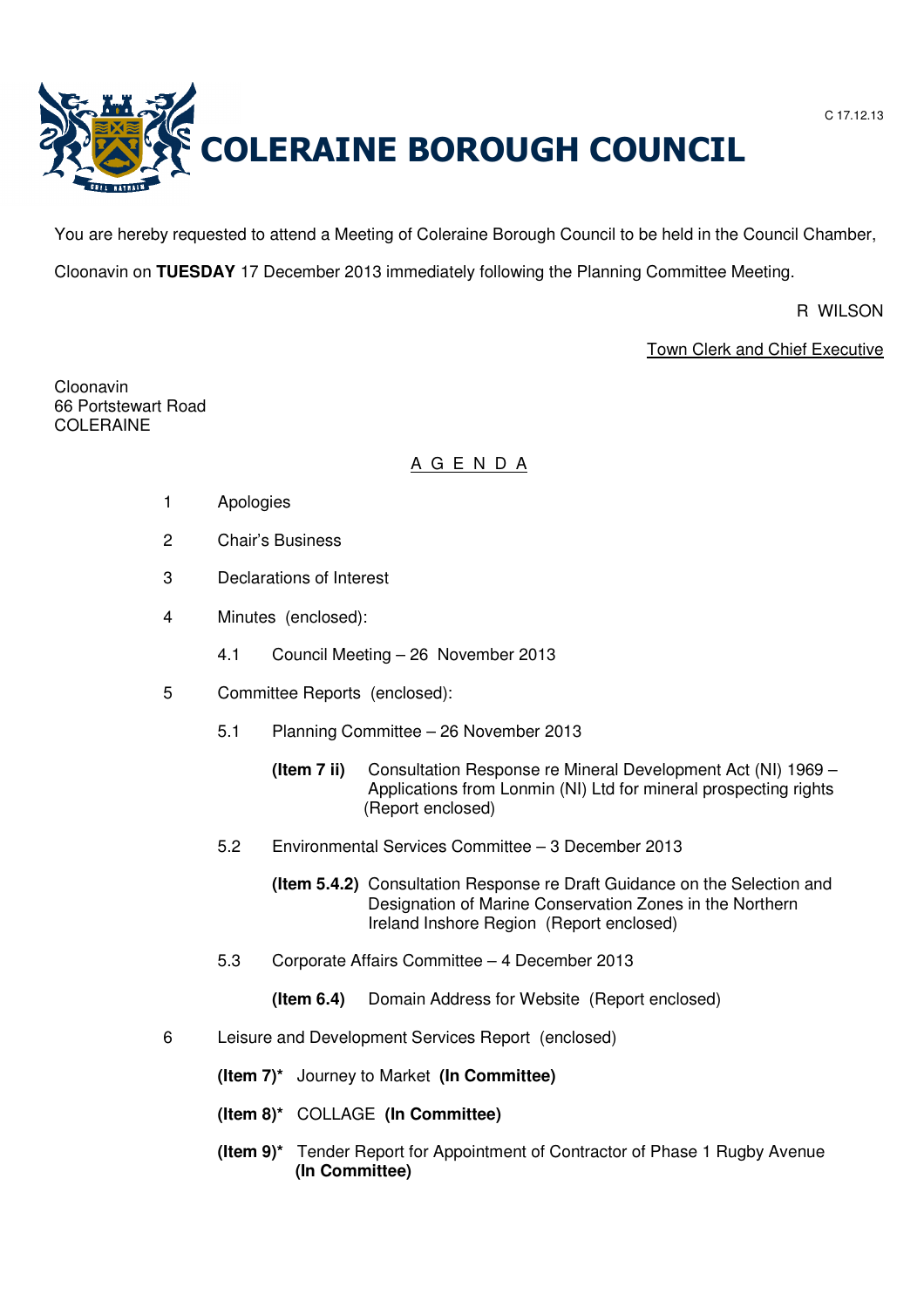**(Item 10)\*** For information: East Strand Portrush Environmental Improvement Scheme and subsequent reinstatement works (legal) **(In Committee)** 

- 7 Correspondence (enclosed)
- 8 Documents for Sealing
- 9 Any other business
- **\* Recommended for consideration "In Committee".**

To: Each Member of Council 12 December 2013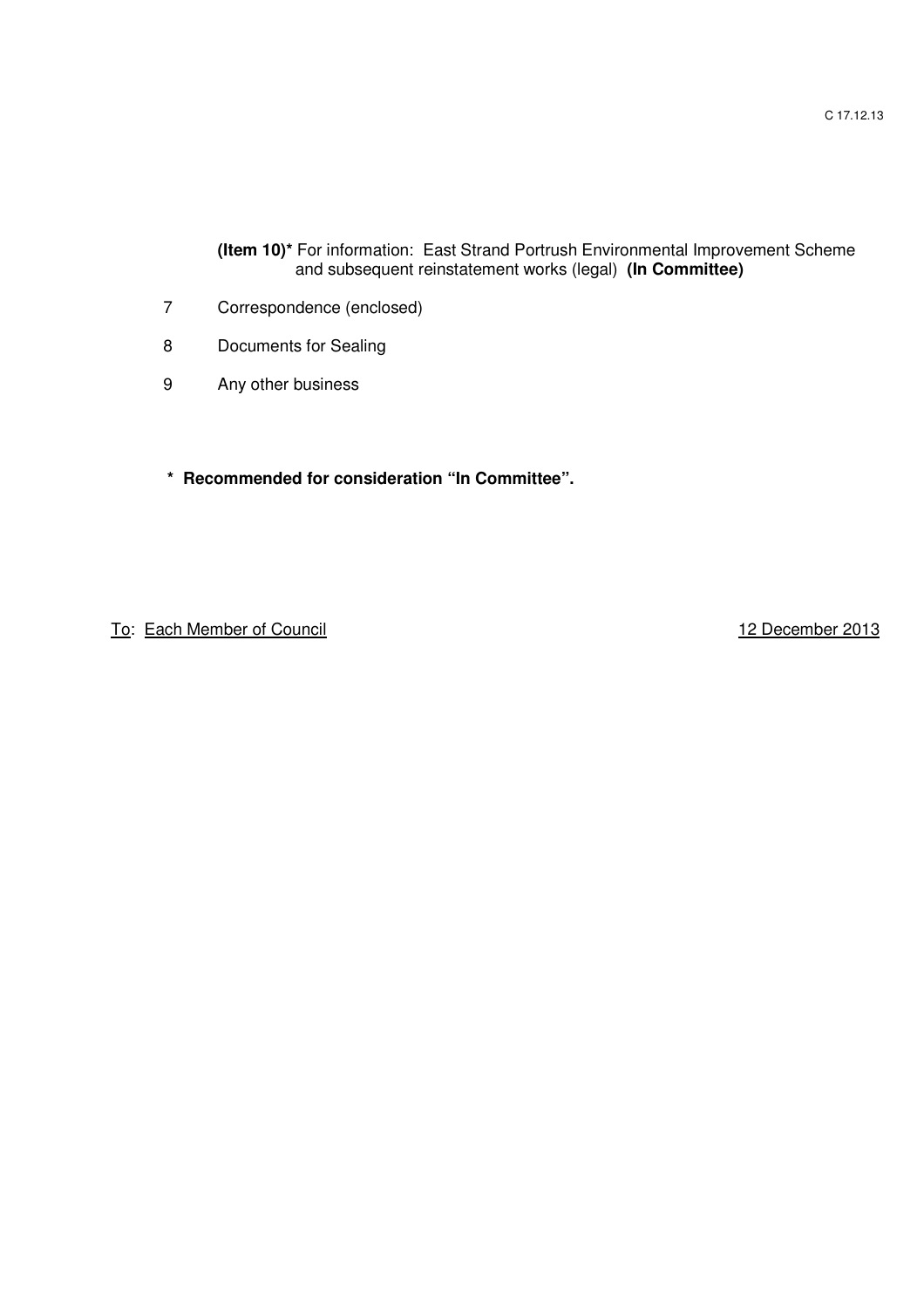| <b>Meeting</b> | Council                                                                                                                                                                                                                                     |
|----------------|---------------------------------------------------------------------------------------------------------------------------------------------------------------------------------------------------------------------------------------------|
| Date and Time  | 26 November 2013 at 7.25pm                                                                                                                                                                                                                  |
| Location       | Council Chamber, Cloonavin                                                                                                                                                                                                                  |
| <b>Chair</b>   | The Mayor, Councillor D Harding                                                                                                                                                                                                             |
| <b>Present</b> | Deputy Mayor, Councillor M Fielding                                                                                                                                                                                                         |
|                | Aldermen M Bradley (Items $1 - 7$ ), W Creelman, M Hickey, N Hillis and J McClure<br>Councillors C Alexander, C Archibald, S Cole, B Fitzpatrick, R Holmes (Items 1 –<br>10.1.2), W King, R Loftus, W McCandless, A McQuillan and S Quigley |
| In Attendance  | Town Clerk and Chief Executive, Corporate Director of Environmental Services,<br>Corporate Director of Leisure and Development, Head Of Central Services, Head<br>of Finance, Operations Manager and Clerical Officer                       |
|                | Ms D Mackle, Divisional Roads Manager and Mr A Montgomery, Section Engineer,<br>DRD Roads Service and Constable C O'Neill, Traffic Management Branch, PSNI<br>(Items $1 - 3$ )                                                              |

# **1 APOLOGIES**

Apologies were recorded for Councillors Barbour, Boyle, Duddy, P Fielding and McClarty

#### **2 CHAIR'S BUSINESS**

#### **2.1 Welcome**

The Mayor welcomed everyone to the meeting, especially the representatives from Roads Service and PSNI.

#### **2.2 Best Wishes**

The Mayor informed members that he had been in contact with Councillor McClarty and had conveyed Council's best wishes for his speedy recovery.

## **2.3 Incidents within the Community**

The Mayor condemned the recent attacks that had occurred within the Borough and encouraged anyone with information to contact the PSNI.

# **2.4 Philippines Disaster Appeal**

The Mayor had met with Filipino nurses to discuss aid for this Appeal and advised that 88 boxes of aid had, to date, been sent from the Coleraine area having been co-ordinated through St Malachy's and that he had agreed to support a charity concert in aid of the Appeal.

#### **3 ROADS SERVICE NORTHERN DIVISION – INTERIM REPORT 2013/2014**

Ms D Mackle, Mr A Montgomery and Constable C O'Neill briefed members on the road works which had taken place on the Sandelford Bridge during the 2013 summer months and issues which would be given consideration for future schemes including: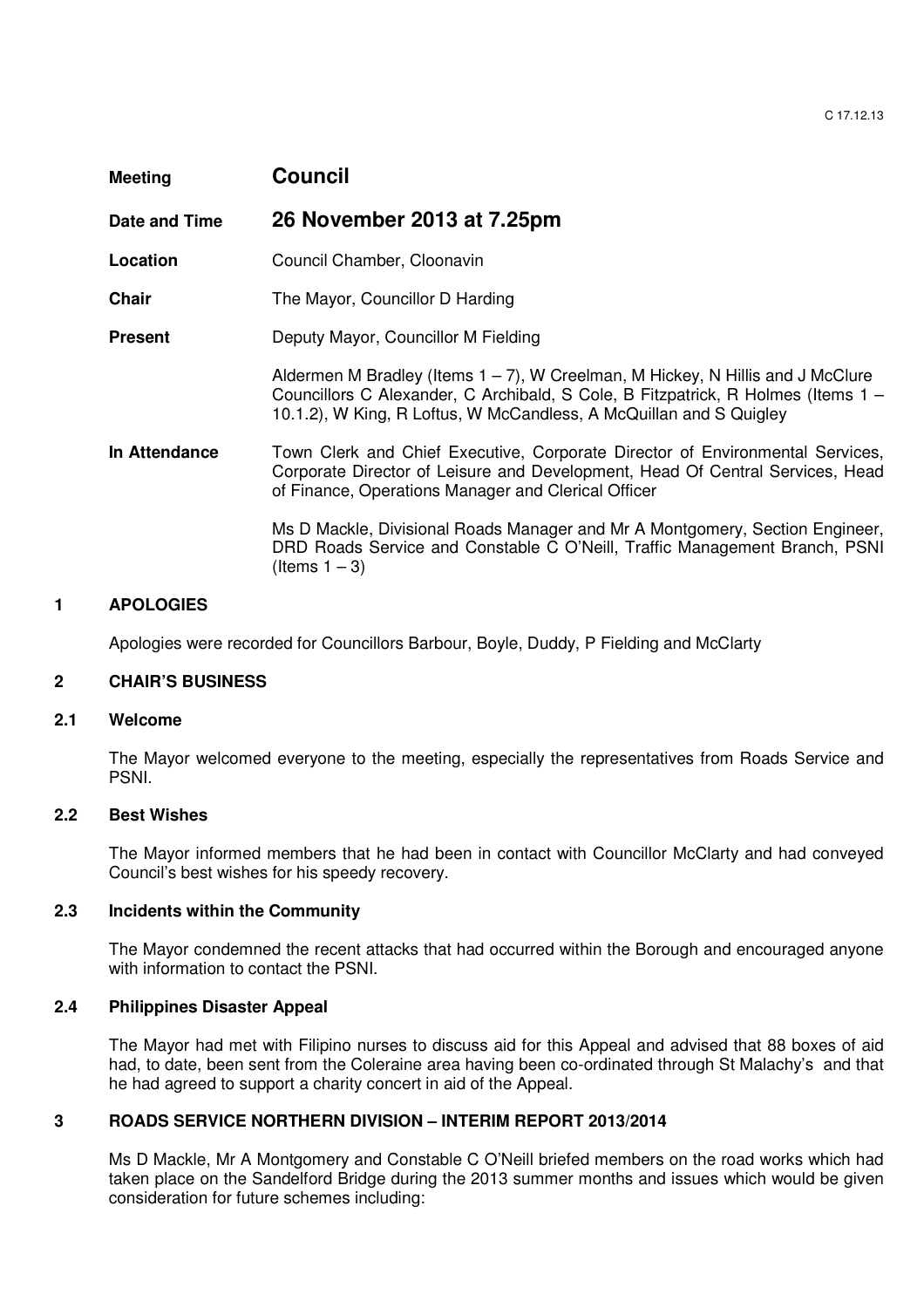- o Safety of the travelling public and workers;
- o Impact of the road works;
- o The timing of the road works;
- o Consultation with the PSNI.

Ms Mackle and Constable O'Neill then answered members' questions. At this point Constable O'Neill withdrew from the meeting.

 Ms Mackle and Mr Montgomery went on to summarise the Interim Report for 2013/14 which included:

- o The new boundary for the Northern Division, due to change in April 2014, which would include Carrickfergus and Newtownabbey but would no longer include Londonderry;
- o Winter Service;
- o Progress on road and footway resurfacing;
- o Progress on Traffic Schemes;
- o Works required for the Giro D'Italia.

 The representatives answered members' various questions, following which they withdrew from the meeting.

The meeting adjourned for a short break.

#### **4 'IN COMMITTEE'**

It was agreed that a number of items be considered 'In Committee' at the end of the Meeting**.** 

# **5 DECLARATIONS OF INTEREST**

There were no declarations of interest.

#### **6 MINUTES**

The Minutes of the Council meeting of 22 October 2013 were confirmed and signed.

# **7 COMMITTEE REPORTS**

#### **7.1 Planning Committee**

In the absence of the Chair, Councillor Archibald moved the adoption of the Planning Committee Report; this was duly seconded by Councillor Fitzpatrick and agreed.

#### **7.2 Environmental Services Committee**

The Chair, Councillor Archibald, moved the adoption of the Environmental Services Committee Report; this was duly seconded by Councillor Loftus.

The Corporate Director of Environmental Services gave a brief summary of the topics contained in the Committee Report and answered questions on various issues.

## **7.2.1 Proposed Dog Control Orders**

 The recommendation of the Environmental Services Committee on the proposed Dog Control Orders was discussed.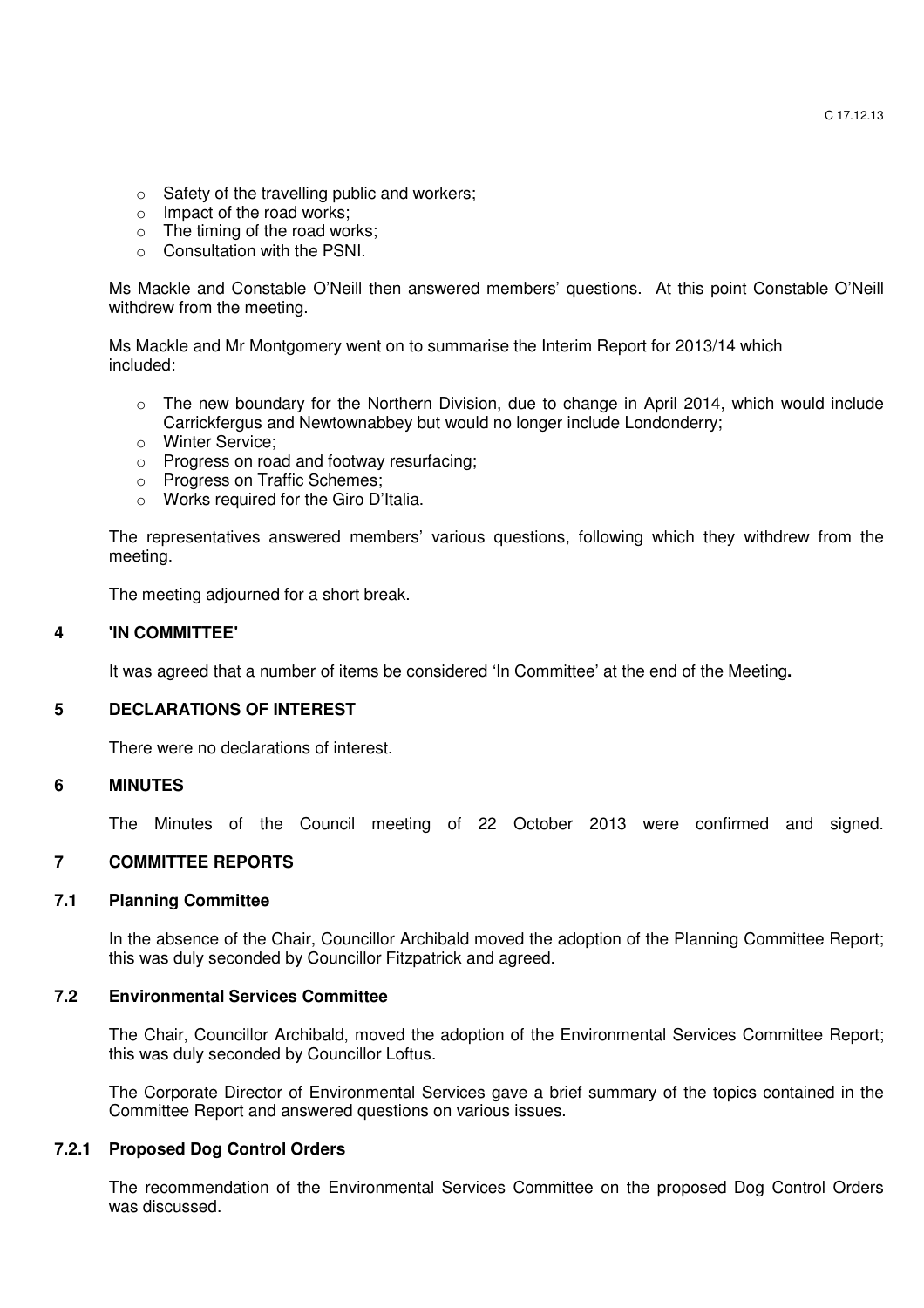**Agreed:** That Council ratify Committee's recommendation on Dog Control Orders.

# **7.2.2 Sustainable Development Statutory Duty**

The recommendation of the Environmental Services Committee on Sustainable Development Statutory Duty was discussed.

**Agreed:** That a draft report be sent to the Office of the First Minister and Deputy First Minister to demonstrate that Council was making an appropriate contribution to the delivery of the strategic objectives under the Northern Ireland (Miscellaneous Provisions) Act 2006 Section 25 Sustainable Development.

The report was agreed subject to the amendment.

Alderman Bradley left the meeting.

# **8 CORRESPONDENCE**

# **8.1 Letter from Fermanagh District Council regarding free car parking at all hospitals**

 Read letter advising that Fermanagh District Council had agreed to request Minister Poots to make free car parking available at all hospitals and seeking Council's support.

**Agreed:** Following discussion, with 9 votes in favour and 1 against, that a letter of support be sent to Fermanagh District Council.

# **8.2 For Information**

Members noted information on the following topics (previously supplied):

- i Forecast of Events;
- ii Documents for Tabling;
- iii Consultation Documents.

# **9 DOCUMENTS FOR SEALING**

Resolved:

That the following documents be sealed:

|              | Lease (in duplicate)   | Council to Portrush Yacht Club – Outdoor storage<br>space at former boatshed, Portrush                      |
|--------------|------------------------|-------------------------------------------------------------------------------------------------------------|
| $\mathbf{2}$ | Lease (in duplicate)   | Council to Martin & Hamilton Ltd – Outdoor<br>Storage space at Market Yard, New Market Street,<br>Coleraine |
| 3            | <b>Cemetery Titles</b> | Grant of Right of Burial – Deeds Register Nos.<br>$4062 - 4071$ inclusive                                   |
|              |                        | 3<br>Agherton<br><b>Ballywillan</b><br>0<br>Coleraine<br>3<br>Kilrea<br>0                                   |

Portstewart 4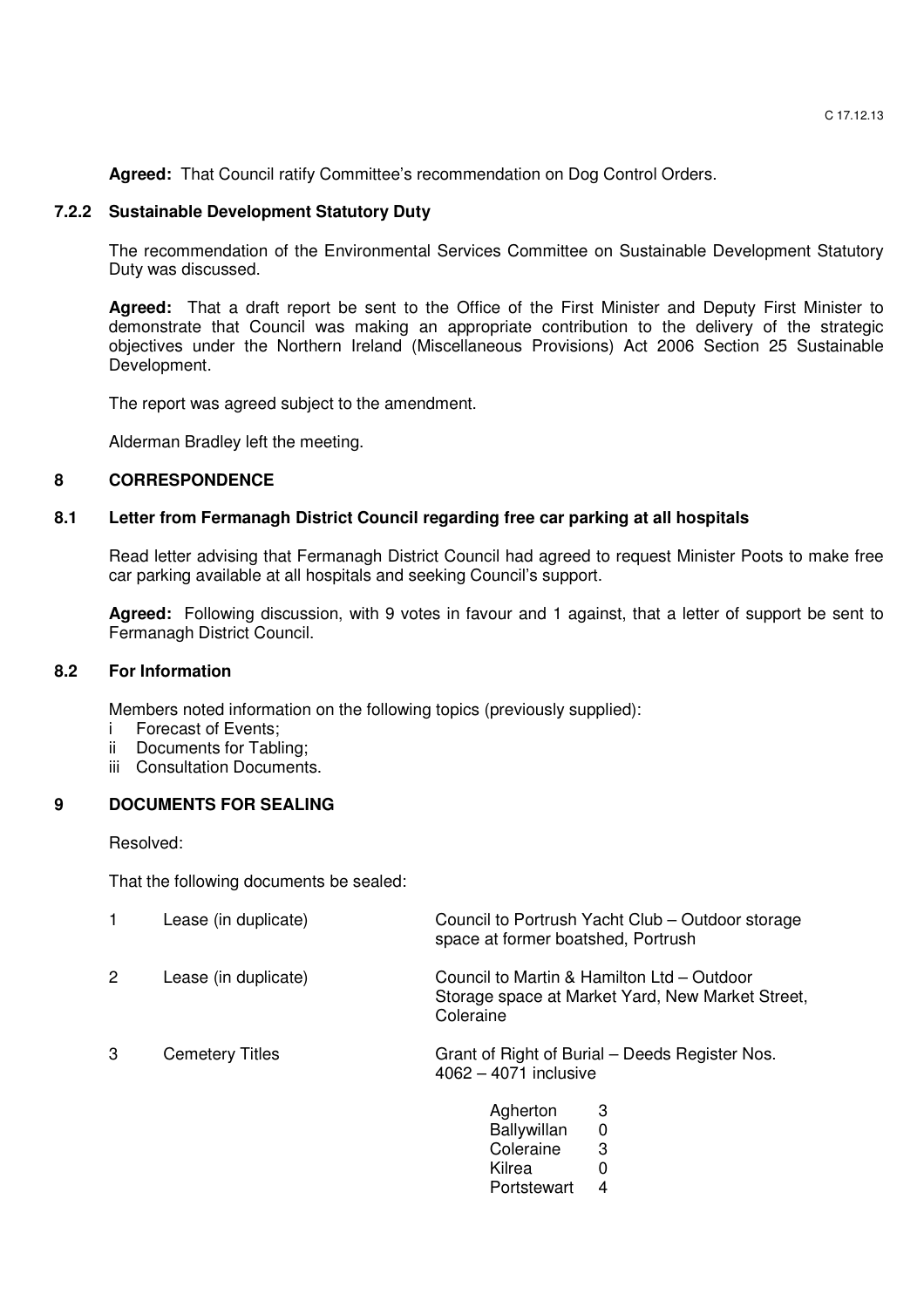C 17.12.13

| <b>Meeting</b> | <b>Planning Committee</b>                                                                                                   |
|----------------|-----------------------------------------------------------------------------------------------------------------------------|
| Date and Time  | 26 November 2013 at 6.30pm                                                                                                  |
| Location       | Council Chamber, Cloonavin                                                                                                  |
| Chair          | Alderman W Creelman                                                                                                         |
| <b>Present</b> | The Mayor, Councillor D Harding and The Deputy Mayor, Councillor<br>M Fielding                                              |
|                | Aldermen M Bradley, M Hickey, N Hillis, J McClure                                                                           |
|                | Councillors C Alexander, C Archibald, B Fitzpatrick, R Holmes,<br>W King, R Loftus, W McCandless, A McQuillan and S Quigley |
| In attendance  | Mr S Mathers, Planning Service, Principal Administrative Officer,<br>and Clerical Officer                                   |

# **1 APOLOGIES**

Apologies were recorded for Councillors Barbour, Boyle, Duddy, Fielding and McClarty.

# **2 CHAIR'S BUSINESS**

The Chair welcomed everyone to the Meeting and especially Mr Mathers, who was standing in for Mr Wilson.

## **3 DECLARATIONS OF INTEREST**

Councillor Holmes declared an interest in item 7.2 on the agenda.

## **4 PLANNING CONSULTATION**

A list of thirteen applications was presented for consideration (previously supplied).

## **4.1 Applications Deferred from Previous Meeting**

**Application D1 C/2011/0311/F** Construction of 47 no dwellings consisting of 11 no detached and 36 no semi-detached dwellings with alterations to connecting roads at Strandview Avenue, Strandview Drive with associated car parking and landscape open spaces at lands to the rear of 15 Strandview Avenue, Portstewart for B and G Mullan.

The opinion of the Planning Service was to approve.

Letters of objection were circulated from:

- o K H O'Neill dated 23 June 2013;
- o Residents of Strandview Drive, Portstewart dated 29 October 2013;
- o email from Edwin Fleming dated 24 November 2013.

**Agreed**: On the proposal of Councillor Fitzpatrick, seconded by Councillor Alexander and unanimously agreed that the application be referred to the Minister.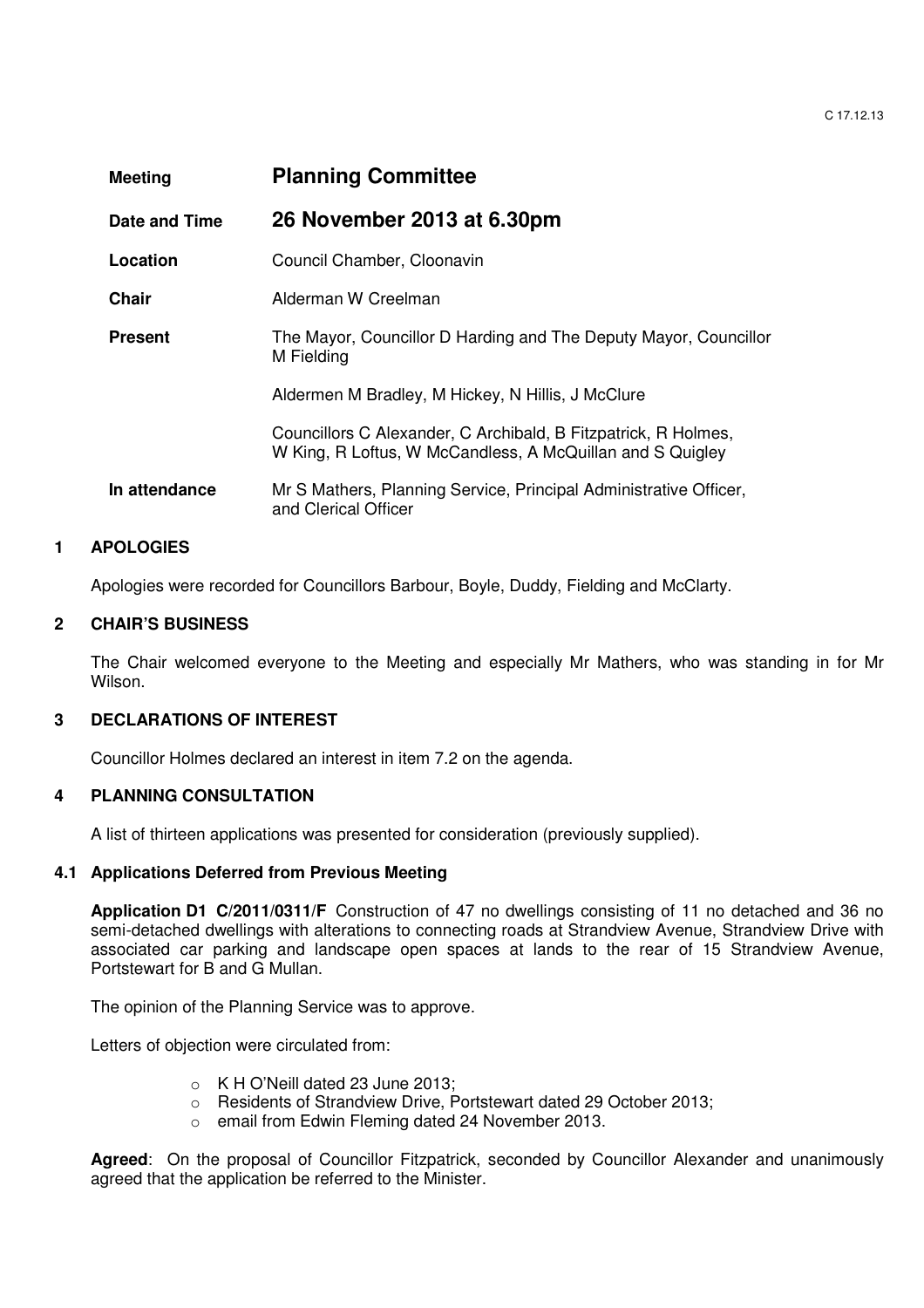**Application D2 C/2011/0351/F** Proposed A27-225kw wind turbine with a reduced 30 metres hub height 270m north west of 17 Lismoyle Road, Kilrea for Mrs M Mullan.

The opinion of the Planning Service was to refuse.

Councillor McQuillan requested that the application be held until January 2014 to allow submission of a noise report. Mr Mathers stated that due to extensions already granted to the applicant, the Department would only hold the application for two weeks.

**Agreed:** That the applicant be given two weeks to submit the noise report, after which a decision would issue.

**Application D3 C/2013/0071/F** Proposed extension to dwelling to provide ancillary accommodation at 5 Gortnamoyagh Road, Garvagh for Mr and Mrs J B McNicholl.

The opinion of the Planning Service was to approve.

**Agreed:** That the application be approved.

**Application D4 C/2013/0075/O** Proposed site for 2 storey infill/rounding off dwelling adjacent to (eastern side) no 14 Gortycavan Road, Coleraine for Mr and Mrs J W Steen.

Mr Mathers advised that the application had been withdrawn.

#### **4.2 New Applications**

Mr Mathers enlarged on the new applications listed on the planning schedule and the recommendations were accepted subject to the following:

**Application C/2011/0341/F** Proposed erection of agricultural anaerobic digestion facility and feedstock storage area (SILOS) with a combined heat and power plant unit (CHP) a gas flare stack, boundary fence, staff car park and associated works to access road (amended access details) at lands adjacent to 15 Drumslade Road, Coleraine for M Taylor.

The opinion of the Planning Service was to approve.

**Agreed:** On the proposal of the Deputy Mayor and seconded by Alderman Bradley that the application be deferred for one month to facilitate an office meeting on the grounds that all material planning considerations had not been assessed.

It was further agreed that a Roads Service representative attend the meeting. Councillor Alexander requested Planning Service to clarify an issue in respect of land ownership.

**Application C/2013/0189/F** Proposed 250kw wind turbine with hub height of 30m and rotor diameter of 27m, 420m south west of 10 Magherabuoy Road, Portrush for Mr J Taylor.

The opinion of the Planning Service was to refuse.

**Agreed:** That the application be deferred for two months to facilitate the submission of a noise report.

**Application C/2013/0268/F** Replacement of 2 no velux rooflights with 3 no dormer windows to side of existing single storey dwelling at 3 Swilly Drive, Portstewart for Mr and Mrs Stuart.

The opinion of the Planning Service was to refuse.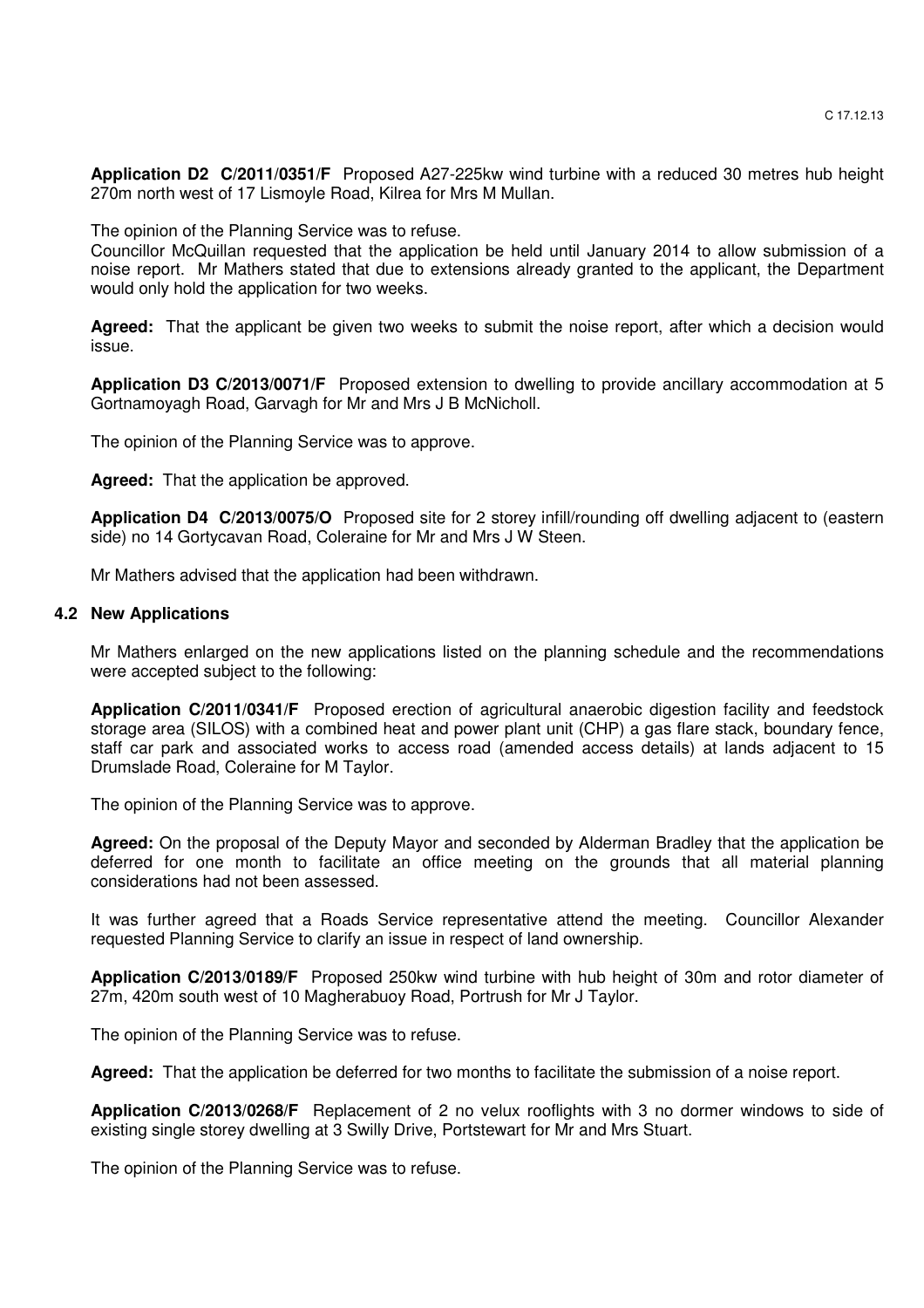**Agreed:** On the proposal of Councillor King and seconded by Councillor McQuillan that the application be deferred for one month to facilitate an office meeting on the grounds that all material planning considerations had not been assessed.

**Application C/2013/0330/F** 2 storey rear extension to dwelling and 1.5 storey detached garage (amended plans received 24 October 2013) at 10 Hazelbank Road, Coleraine for Mr S McElhatton. The opinion of the Planning Service was to refuse.

**Agreed:** On the proposal of Alderman Bradley and seconded by Councillor Fitzpatrick that the application be deferred for one month to facilitate an office meeting on the grounds that all material planning considerations had not been assessed.

**Application C/2013/0339/O** Proposed dwelling on the farm 250m north east of 16 Churchtown Road, Garvagh for Ms C Mullan.

The opinion of the Planning Service was to refuse.

**Agreed:** On the proposal of Councillor McQuillan and seconded by Councillor Loftus that the application be deferred for one month to facilitate an office meeting on the grounds that all material planning considerations had not been assessed.

## **5 OFFICE MEETINGS**

It was noted that the Office Meetings would be held on Friday 13 December 2013.

# **6 NORTHERN IRELAND ENVIRONMENT AGENCY – ADVANCED LISTINGS**

Consideration was given to the report on the NIEA's proposed listings (previously supplied).

**Agreed:** That Council respond to the NIEA as follows:

- There should be no further listing of the B1 status of the Northern Constitution office;
- Council objects to the Department's proposal to list the Warehouse, Mill Street, Coleraine on the grounds that the building has no significant historic value;
- Council has no objection to the proposed listing of the Northern Constitution at 18 Railway Road, Coleraine;
- Council has no objection to the proposed listing of Garvagh High School.

## **7 CORRESPONDENCE**

 i Appeal Against Enforcement Notice – Alleged unauthorised conversion of former nursing home to 12 individual apartments, land at 62-64 Eglinton Street, Portrush.

It was noted that an appeal had been received in respect of this Enforcement Notice.

 **Agreed:** On the proposal of Councillor Alexander, seconded by Alderman Hickey and that Council support the Planning Department's Enforcement Notice.

 ii Mineral Development Act (NI) 1969 – Applications from Lonmin (NI) Ltd for mineral prospecting rights.

 Consideration was given to letter dated 14 November 2013 from the Department of Enterprise, Trade and Investment that requested Council's views on the above applications.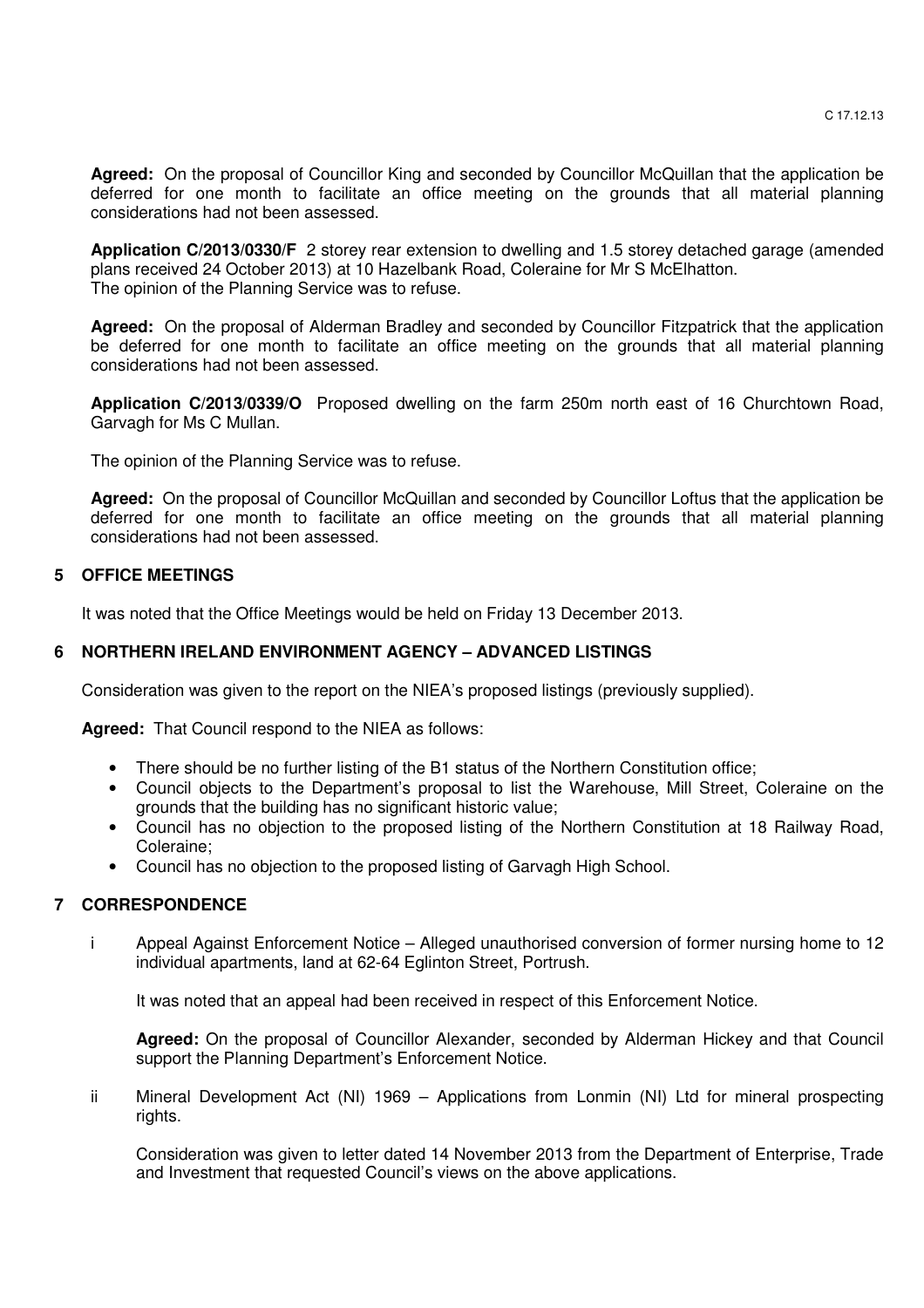**Agreed:** To request an extension of time to respond on the matter and that more information be sought for consideration at the next Leisure and Development Committee meeting.

Councillor Cole joined the meeting.

## **8 ANY OTHER BUSINESS**

#### **8.1 Letter from Department of the Environment re Mr M Scullion, 6 Craig Vara Terrace, Portrush**

The Principal Administrative Officer advised members that a non-determination appeal under Article 33 of the Planning (NI) Order 1991 had been submitted and that jurisdiction for this matter had now passed to the Planning Appeals Commission (PAC).

The topic was discussed fully.

**Agreed:** On the proposal of Councillor Alexander, seconded by The Mayor that all relevant information on this subject be forwarded to the Planning Appeals Commission in support of a refusal.

Council support the Department's draft reasons for refusal and that Council's file on the planning history of the application be forwarded to the PAC in support of a refusal.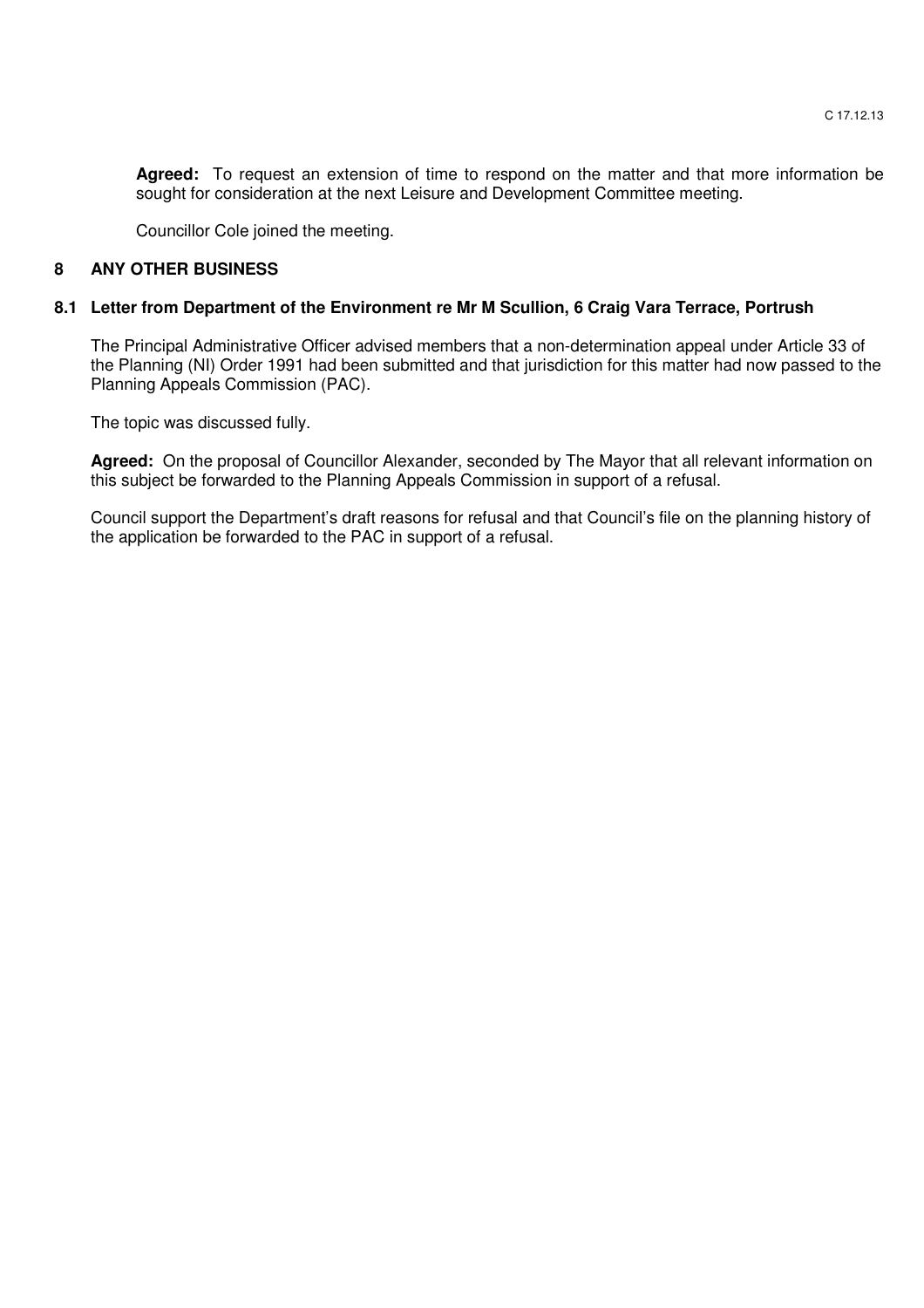| <b>Meeting</b> | <b>Environmental Services Committee</b>                                                                                                                        |
|----------------|----------------------------------------------------------------------------------------------------------------------------------------------------------------|
| Date and Time  | 3 December 2013 at 6.30pm                                                                                                                                      |
| Location       | Bann View Committee Room, Cloonavin                                                                                                                            |
| Chair          | Councillor C Archibald                                                                                                                                         |
| <b>Present</b> | Alderman M Bradley                                                                                                                                             |
|                | Councillors S Cole, G Duddy, R Holmes, W King and R Loftus                                                                                                     |
| In Attendance  | Town Clerk and Chief Executive, Corporate Director of<br>Environmental Services, Acting Senior Building Control<br><b>Officer and Administrative Assistant</b> |

# **1 APOLOGY**

An apology was recorded for Councillor Fitzpatrick.

## **2 CHAIR'S BUSINESS**

There was no Chair's business.

#### **3 DECLARTIONS OF INTEREST**

No declarations of interest were stated.

## **4 REQUESTS FOR PRESENTATIONS**

There were no requests for presentations.

## **5 ENVIRONMENTAL SERVICES REPORT**

Consideration was given to the Report of the Corporate Director of Environmental Services (previously supplied).

## **5.1 Building Control**

The Corporate Director of Environmental Services introduced Mr Martin McCook, Acting Senior Building Control Officer, who was in attendance and would provide a presentation on the work of the Building Control Section at the end of the Meeting.

# **5.2 Landfill Community Fund Prioritisation and Allocation**

The Corporate Director of Environmental Services advised Members that the Landfill Communities Fund required operators of landfill sites to pay 6 per cent of the Landfill Tax to organisations which were registered Environmental Bodies or Distributing Environmental Bodies. This money could be used to fund community and environmental projects that complied with the objects contained in the Landfill Tax Regulations and improve the lives of communities living near landfill sites.

 In Northern Ireland the Ulster Wildlife Trust was a Distributing Environmental Body and administered the Fund for several local Councils and private Landfill Operators.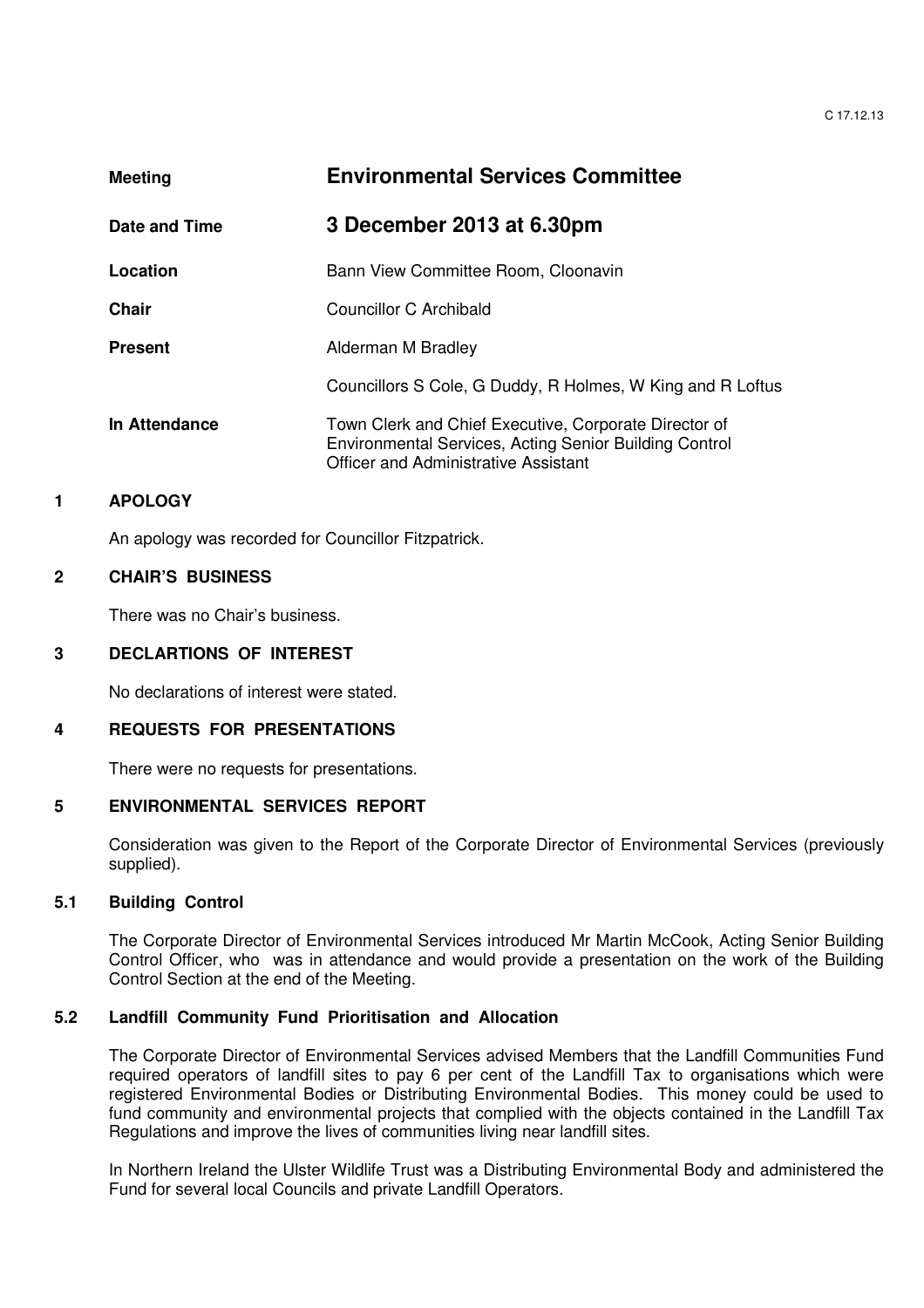The application process and guidelines fell into five areas and Council had made considerable use of the guidelines under 'Object D' relating to Public Amenity. The Corporate Director of Environmental Services outlined some of the stipulations in this section and the project site required to be within ten miles of a landfill site. Three areas within Council Estates were tabled for consideration as follows:

#### i) **Improvements of Current Portfolio of Play Areas**

During 2013/2014 four parks had been substantially improved at a cost of £110,000 mainly provided through the Landfill Community Fund as follows:

Dunluce completed Ramore Head completed<br>Mettigan, Garvagh in progress Mettigan, Garvagh Castlerock in progress

 Many other sites across the Borough were in need of either additional equipment or existing equipment upgraded. The proposal for 2014/2015 was to invest in a wider range of parks on the basis of targeted improvements rather than total replacement of perhaps two parks.

#### ii) **Portstewart Crescent**

The boating and paddling pools at Portstewart Crescent required repair works to the internal finishes and associated tiling and mosaics and it was proposed to apply for funding from the Landfill Community Fund to assist with these works.

#### iii) **Fencing to Sports Facilities**

Some play parks and sports facilities across the Borough had been provided with fencing to provide access control including dog control. It was proposed to progressively ensure that all play parks and appropriate playing fields/facilities were adequately fenced.

With regard to fencing to sports facilities. Councillor Loftus requested that the Kilrea football pitch be considered and Alderman Bradley also referred to the pitches at Clyde Park, Garvagh and Windyhall, Coleraine.

**Recommended:** That Council accept the three proposals outlined above as suitable project headings for application to the Landfill Community Fund for 2014/2015.

## **5.3 Residual Interim Contract**

The Corporate Director of Environmental Services advised Members that Council had obligations under the Northern Ireland Landfill Allowance Scheme (NILAS) to minimise the amount of biodegradable municipal waste that is sent to landfill. The North West Region Waste Management Group (NWRWMG) procured services to enable member Councils to meet these obligations. Council had commenced a six month contract with River Ridge Recycling in November 2012 for the haulage, treatment and disposal of residual municipal waste.

 Due to delay on the implementation of the Waste Infrastructure Project the existing contract had been extended for a further six months with optional monthly extensions thereafter up to November 2014 (2 years after contact commencement). Following further uncertainity with regard to the Waste Infrastructure Project, Council could, in agreement with River Ridge Recycling, continue to use the residual contract and work collaboratively with other NWRWMG member Councils to find the most economical, environmental and practicable solution to ensure compliance with NILAS obligations.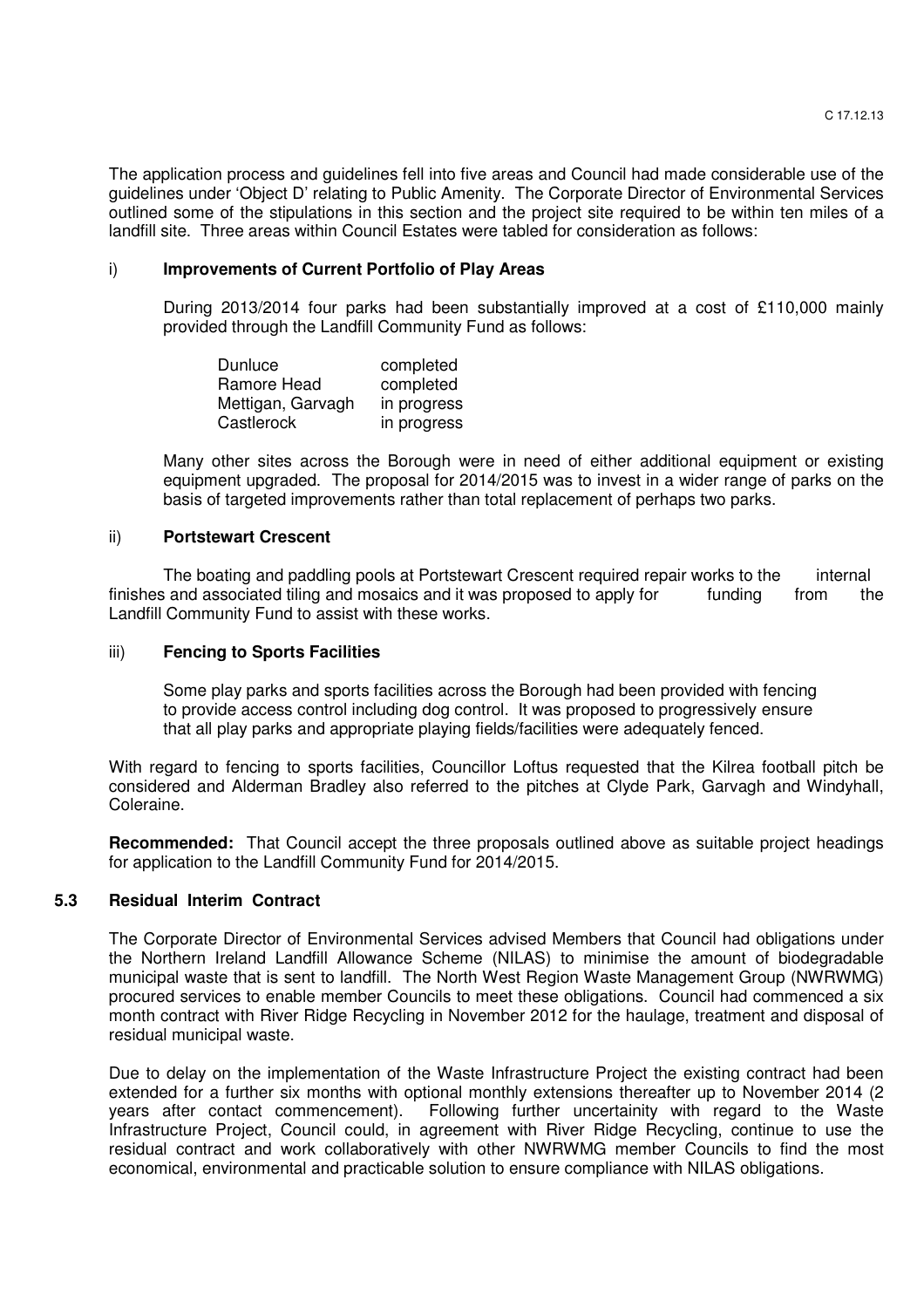Council would liaise with other Councils within the Causeway Cluster and the wider North West Group to minimise the amount of tonnage required to be sent to the contract and with agreement would continue to borrow allowances from those Councils that had a surplus.

**Recommended:** That Council utilise the available contract extension period up to November 2014 with River Ridge Recycling and liaise with other Councils to minimise, where possible, tonnage sent by Council.

# **5.4 Department of Environment Northern Ireland Consultations**

# **5.4.1 Noise Policy Statement for Northern Ireland**

 The Corporate Director of Environmental Services advised Members that the Department of the Environment for Northern Ireland had issued a Draft Noise Policy Statement for consultation. The aim of the Statement was to provide clarity and direction on acceptable noise levels and associated legal sanctions across society.

 A consultation response was being considered by the NI Pollution Group which would address both the legal and technical issues raised.

**Recommended:** That Council support the NI Pollution Group response.

## **5.4.2 Guidance on the Selection and Designation of Marine Conservation Zones**

The Corporate Director of Environmental Services advised Members that The Marine Act (NI) 2013 gave the Department of the Environment new powers to better protect and manage the marine environment around Northern Ireland. Marine Conservation Zones were a form of designation to protect marine biodiversity and the Guidance explained how the Department would do this in an effort to create a network of well managed areas within the Northern Ireland in-shore region.

 Given the importance of the marine environment to this Council officers were currently considering all aspects of this consultation in order to prepare a response on behalf of Council.

**Recommended:** That Council receive a draft consultation response at the Council Meeting on 17 December 2013 in order to meet the January 2014 closing date.

 It was also requested that Mr Jim Allen, Enforcement Officer, be in attendance to answer Members' questions.

## **6 FOR INFORMATION**

## **6.1 North West Region Waste Management Group Minutes (NWRWMG)**

Minutes of the NWRWMG meeting held on 3 July 2013 and 4 September 2013 were noted.

# **6.2 Consumer Protection Act 1987 The Cigarette Lighter Refill (Safety) Regulations 1999**

## **Lighter Refill Test Purchase Exercise November 2013**

It was noted that Council continued to participate in awareness raising initiatives regarding the health issues associated with solvent abuse and the sale of cigarette lighter refills containing butane to persons under 18 years of age was still of concern. This prohibition was controlled by the above legislation and the Environmental Services Department continued to make use of Test Purchase exercises to assess the level of compliance by retailers.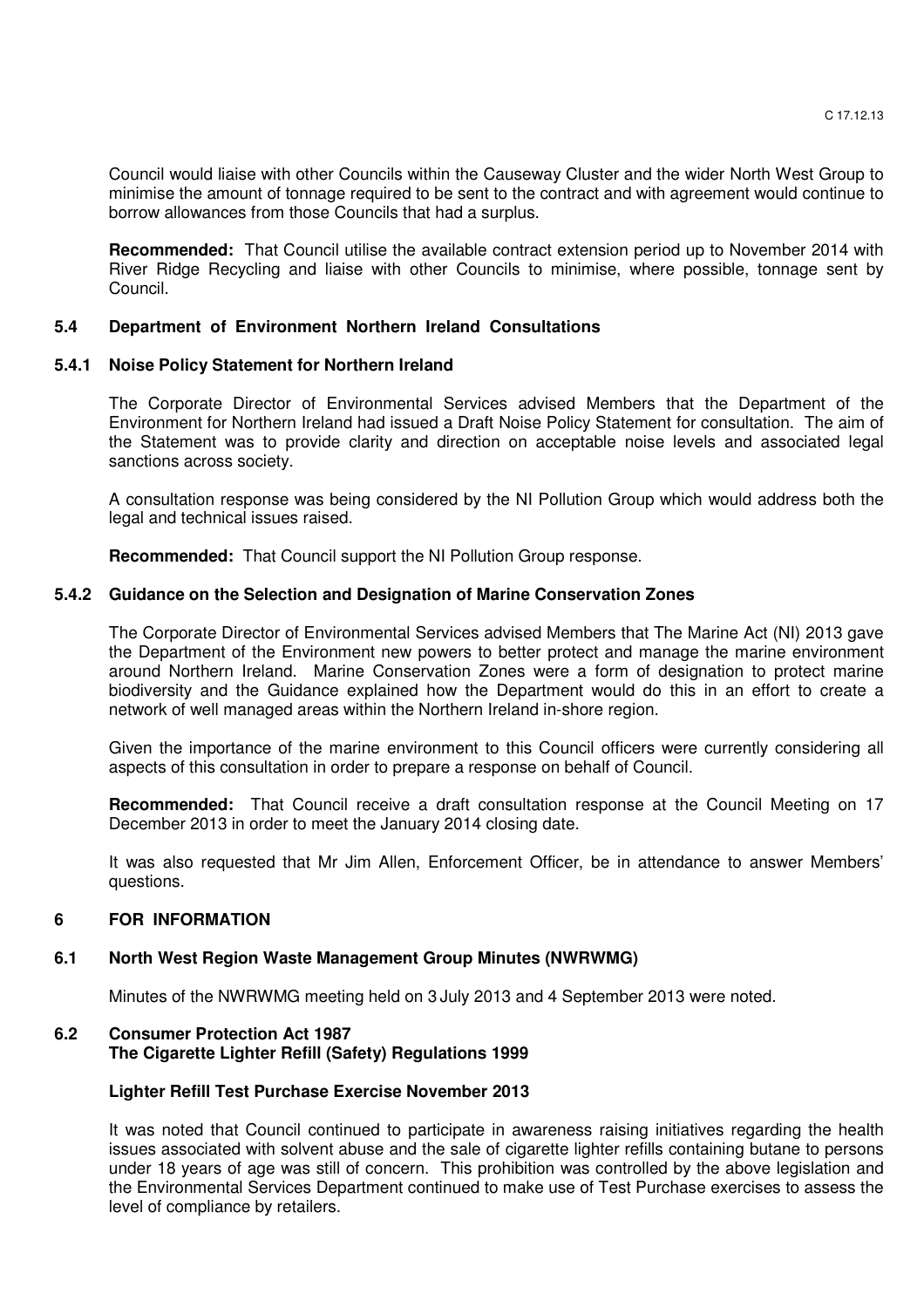Following an exercise conducted in November 2013 on 18 premises none were found to have sold Lighter Refill Gas to the Test Purchaser who was underage.

#### **6.3 Warm Home Packs**

It was noted that Council would be creating 'Keep Warm Packs' to help vulnerable people across the Borough keep warm during the winter weather. The Public Health Agency would provide funding to support the scheme with a total of £7,000 being provided for the Coleraine area. Council would be working with a number of local support agencies and community groups to help distribute the Packs.

#### **6.4 Building Control Report**

 Information relating to the processing of Building Control and Property Certificate applications during the period 25 October 2013 – 21 November 2013 was noted.

## **6.4.1 Presentation**

 The Acting Senior Building Control Officer presented an overview of the work of the Building Control service provided, including the following:

#### **Primary/Key Service Activities**

- Building Regulations and Property Certificates
- Land and Property services/Pointer work
- Energy Performance of Buildings Enforcement
- Dilapidated and ruinous buildings and vacant sites

The Acting Senior Building Control Officer answered various Members' questions.

 Reference was made to the various staffing issues within the Section and Councillor Holmes voiced his concern regarding agency staff being employed long term. The Corporate Director of Environmental Services advised that agency workers had been used during some of the staffing issues and it was now intended to proceed to fill the posts.

Members thanked the Acting Senior Building Control Officer for his excellent presentation.

## **7 CORRESPONDENCE**

 The Corporate Director of Environmental Services reported that letters had been received from NIPSA and The Consumer Council regarding the Department of Enterprise, Trade and Investment's consultation 'Future Consumer Representation Arrangements in Northern Ireland'. The consultation would close on 17 January 2014 and members views were sought.

**Recommended:** That Council refrain from making a response.

## **8 FOOTPATHS - GARVAGH**

Councillor Cole referred to the problem of grass growing on some of the footpaths in Garvagh.

 The Corporate Director of Environmental Services advised that this would be a matter for Roads Service.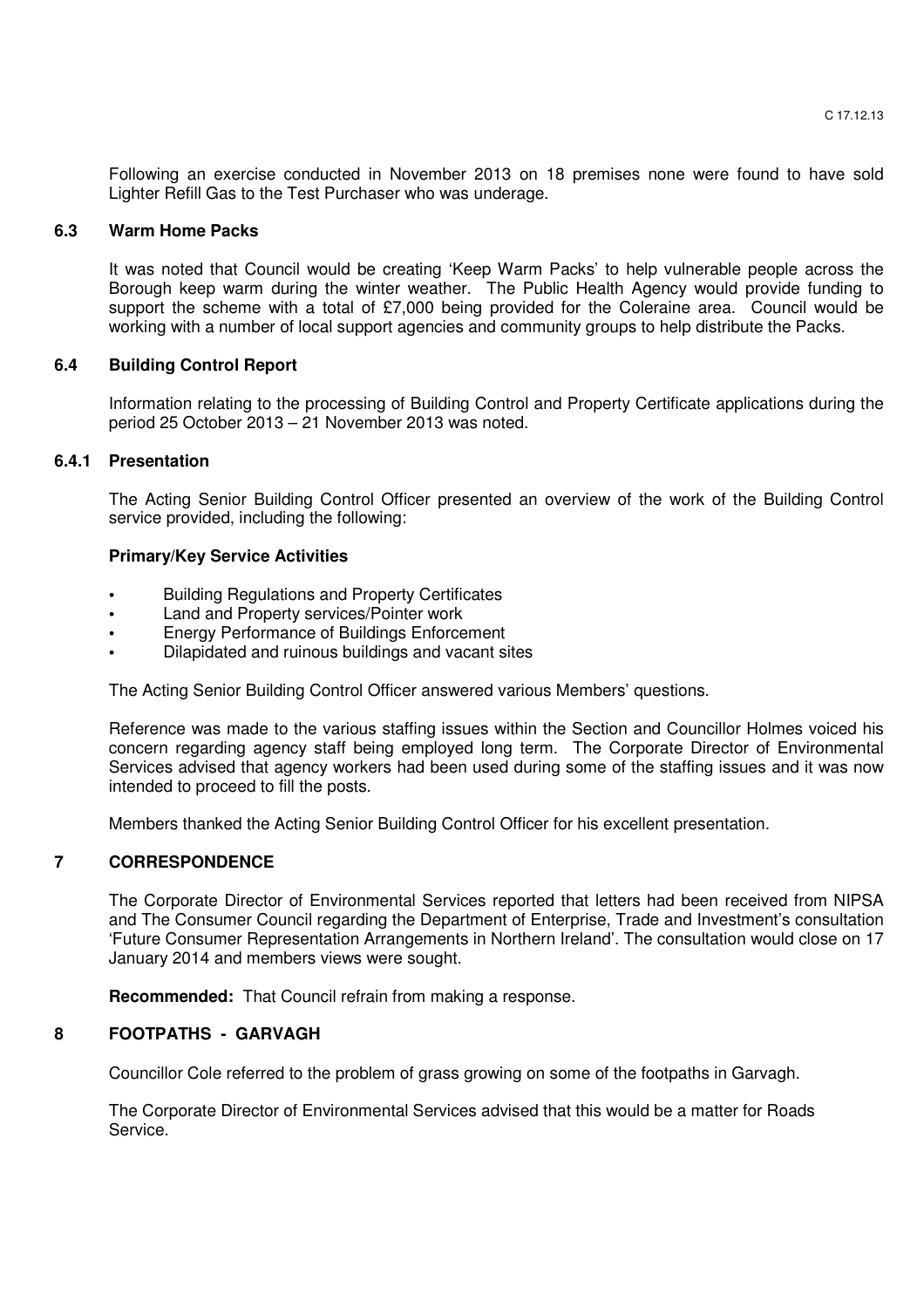# **9 LANSDOWNE SHELTER - PORTRUSH**

Following a query from Councillor Duddy the Corporate Director of Environmental Services advised Members that submission of the planning application with regard to Lansdowne Shelter was being held until after Council had received a presentation from Coleraine and Portrush Yacht Clubs.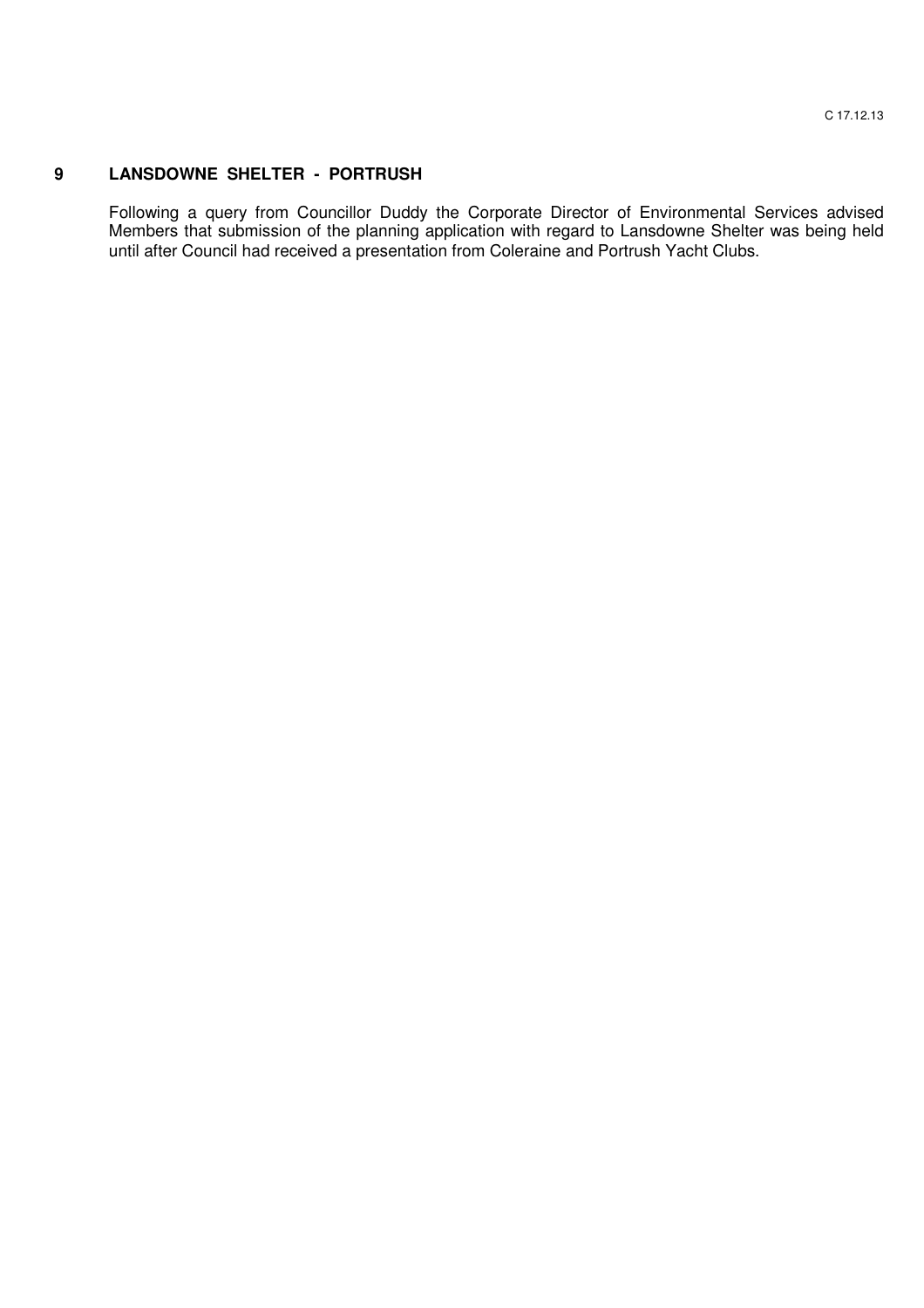| <b>Meeting</b>   | <b>CORPORATE AFFAIRS COMMITTEE</b>                                                                                                                                                          |
|------------------|---------------------------------------------------------------------------------------------------------------------------------------------------------------------------------------------|
| Date and Time    | 04 December 2013 at 6.40pm                                                                                                                                                                  |
| Location         | Bann View Committee Room                                                                                                                                                                    |
| Chair            | Alderman M Bradley                                                                                                                                                                          |
| <b>Present</b>   | Councillors C Alexander, G Duddy and S Quigley                                                                                                                                              |
| In Attendance    | Town Clerk and Chief Executive, Head of Central Services, Head of<br>Finance, Principal Administrative Officer, PR Manager (Items 4-6),<br>Business Support and Administration Manager (CE) |
| <b>Apologies</b> | The Deputy Mayor and Alderman McClure                                                                                                                                                       |
|                  |                                                                                                                                                                                             |

## **1 WELCOME**

The Chair welcomed everyone to the Meeting and apologised for the late start.

## **2 CHAIR'S BUSINESS**

# **2.1 Best Wishes**

 The Chair asked that a letter be sent to Councillor McClarty expressing Council's best wishes for the future.

## **3 DECLARATIONS OF INTEREST**

There were no Declarations of Interest.

## **4 PRESENTATION: SAMARITANS**

 Mr Brendan Magee, Director of Samaritans in Coleraine and Mr Alan Miller, Director of Outreach, were welcomed to the Meeting.

Mr Magee outlined the work of the Samaritans in seeking to alleviate emotional distress and reduce the incidence of suicidal feelings and suicidal behaviour. This was achieved by being available 24 hours a day to provide emotional support – by phone, email or face-to-face; reaching out to high risk groups and communities; working in partnership with other organisations and agencies; and influencing public policy and raising awareness.

Mr Miller gave an overview of outreach work carried out by the Samartians which included engagement with schools through the DEAL scheme (developing emotional awareness and learning for schools) with universities, community groups and local organisations through talks and presentations, and training healthcare staff.

Members noted that operational branch costs for the Samaritans were around £30,000 per annum and that all income was achieved through fundraising, donations, legacies and contributions.

Members commended the representatives on the work of the Samaritans in the area and agreed to look at what could be done to provide temporary signposting to the organisation via the Council website.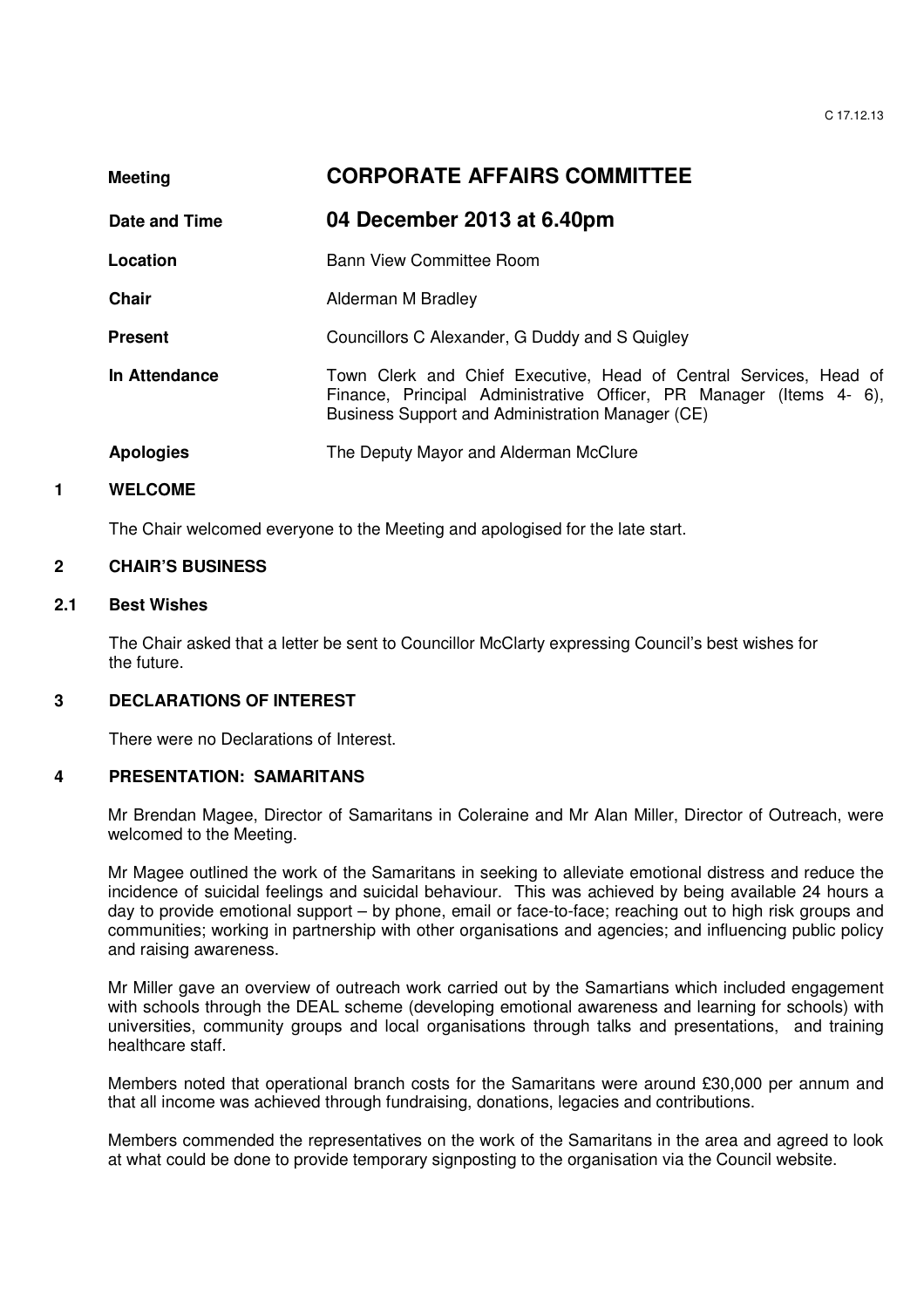# **5 REQUESTS FOR PRESENTATIONS**

There were no requests for presentations.

# **6 CHIEF EXECUTIVE'S REPORT**

Consideration was given to the Report of the Chief Executive (previously supplied).

## **6.1 Approval for the Mayor to Visit Zomba, Malawi**

The Mayor had been invited by the Zomba Action Project (ZAP) to participate in a visit to Zomba, Malawi in an official capacity, to renew the link with Zomba City Assembly and see the work of the charity in the region, the last official visit having taken place in 2009.

The total cost of the trip was likely to be in the region of £1,500 – £1,600 and approximately £1,000 was available from funding previously provided by the Commonwealth Scholarship Fund for hosting activities undertaken by Council.

**Recommended:** On the proposal of Councillor Duddy, seconded by Councillor Alexander and with unanimous support, that Council sponsor funding for the Mayor to undertake an official visit to Zomba in April 2014.

# **6.2 Finance**

Committee noted information on the following topics:

## **6.2.1 Accounts**

Members expressed concern that accounts for October/November 2013 had only been received that day due to the timing of the meeting. This would be considered in February/March 2014 as part of the review of the Committee Structure.

# **6.2.2 Dependants' Carers' Allowance**

The Department of the Environment had issued new maximum rates for this allowance, effective from 1 October 2014 (Circular previously supplied). No Councillors currently submitted claims for this allowance.

## **6.2.3 Budgetary Performance/Budgetary Pressures**

The Head of Finance reported that performance was in line with budget as at Period 6 and outlined current and upcoming budgetary pressures viz:

- Rising waste management costs increased costs to Council of approximately £300,000.
- Increasing energy and utility costs.
- Income expected reduction due to reduced use of landfill facility by external bodies and reductions in gate price.
- Rates.
- Local Government Reform Council's contributions to budgets for the Statutory Transition Committee and Shadow Council were expected to result in an additional cost to Council of £360,00 - £450,000 in the next year. It was noted that no official method of allocation had yet been identified for the Shadow Council budget.
- Payroll increased costs due to possible changes to The Local Government Pension Scheme (NI) and an anticipated pay award of 1%.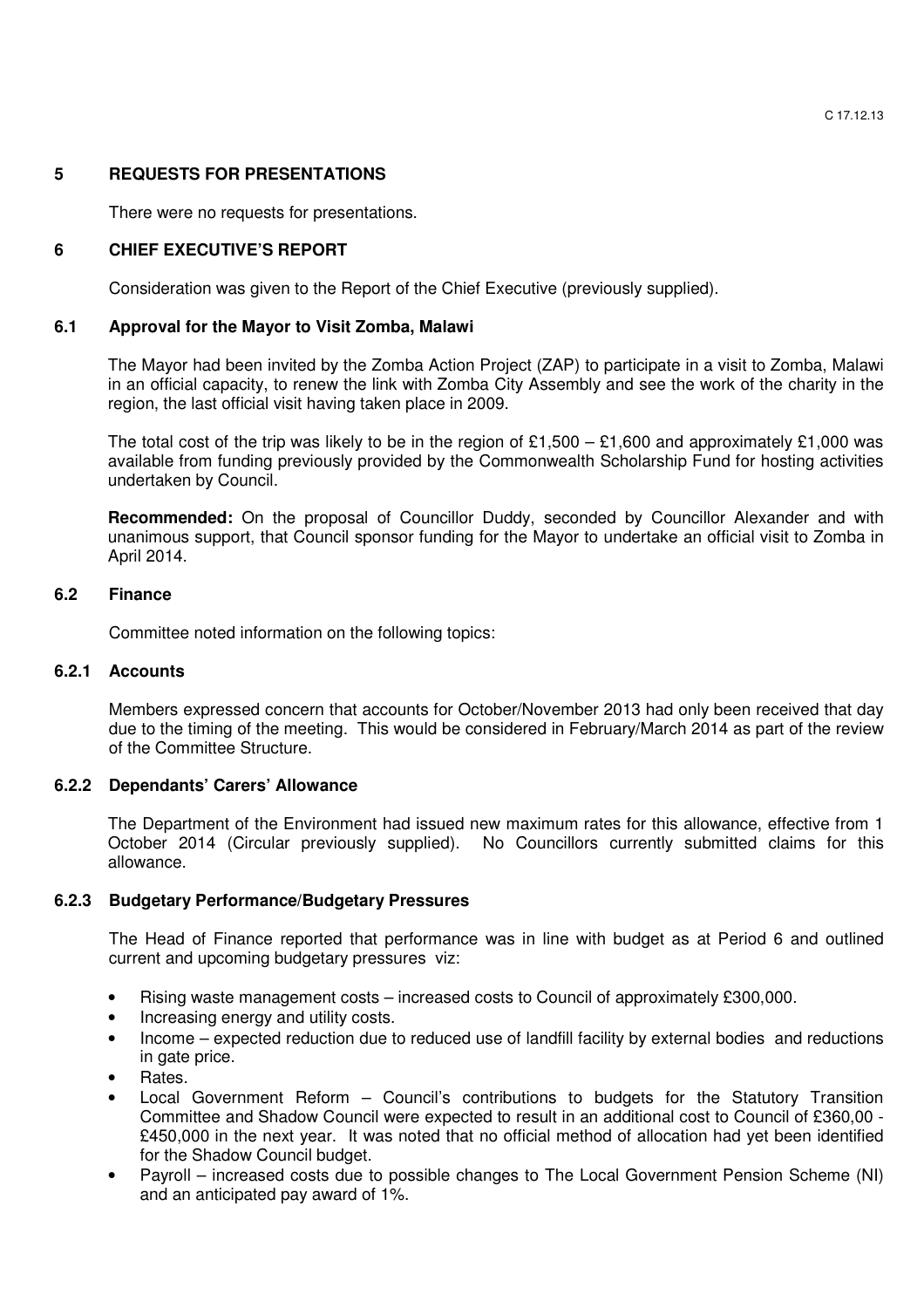• Capital Expenditure – Committee noted that Council had levered 46% of money required for expenditure on the Capital Programme approved by the Statutory Transition Committee**.** 

#### **6.2.4 Annual Report and Accounts**

Council's Annual Report and Accounts had now been signed off by the Local Government Auditor; the official letter was expected within the next few weeks.

### **6.3 Peer Review of Improvement Collaboration and Efficiency (ICE) Programme**

The Chief Executive gave an overview of this Programme and drew Members' attention to the independent review report of Martin Hortin, MAH Associates (previously supplied) which was accepted by NILGA at its meeting on 23 September 2013.

Members noted that more information on this issue would be forthcoming over the next months.

#### **6.4 Review of Public Administration**

The Chief Executive updated Committee on developments with the following items:

#### **6.4.1 Local Government Bill**

This Bill was currently at committee stage and would remain so until February 2014. A copy of the Bill had previously been supplied to Committee and copies of responses by NILGA and SOLACE were noted (previously supplied).

## **6.4.2 Departmental Guidance Notes**

The following guidance notes had been issued by the Department (previously supplied):

- Circular LG 29/2013 Statutory Transition Committee Departmental Direction Revised Guidance on Expenditure Controls;
- 5<sup>th</sup> tranche Guidance Community Planning Foundation Programme.

## **6.4.3 Review of the Local Government Staff Commission**

The Minister had concluded his review and was of the view that the LGSC should cease to exist in 2017. Subject to Executive approval a clause to this effect would be inserted into the Local Government Bill.

## **6.4.4 Local Government Elections**

Members noted that the Local Elections (Northern Ireland) Order 2013 and the European Parliamentary Elections (Northern Ireland) (Amendment) had been laid before Parliament and that, subject to Parliamentary approval, the following arrangements would apply:

- i The date for the Local Government Election would be 22 May 2014.
- ii Provision for co-options would be extended until 1 January 2015.
- iii Statutory Transition Committees (STCs), in consultation with the Electoral Commission, would appoint the Deputy Returning Officer for the 2014 election.
- iv The Chief Electoral Officer would receive an advance of election expenses from STCs before the election with the new councils paying the balance afterwards.

A copy of the final laid version and explanatory notes was available to Members upon request.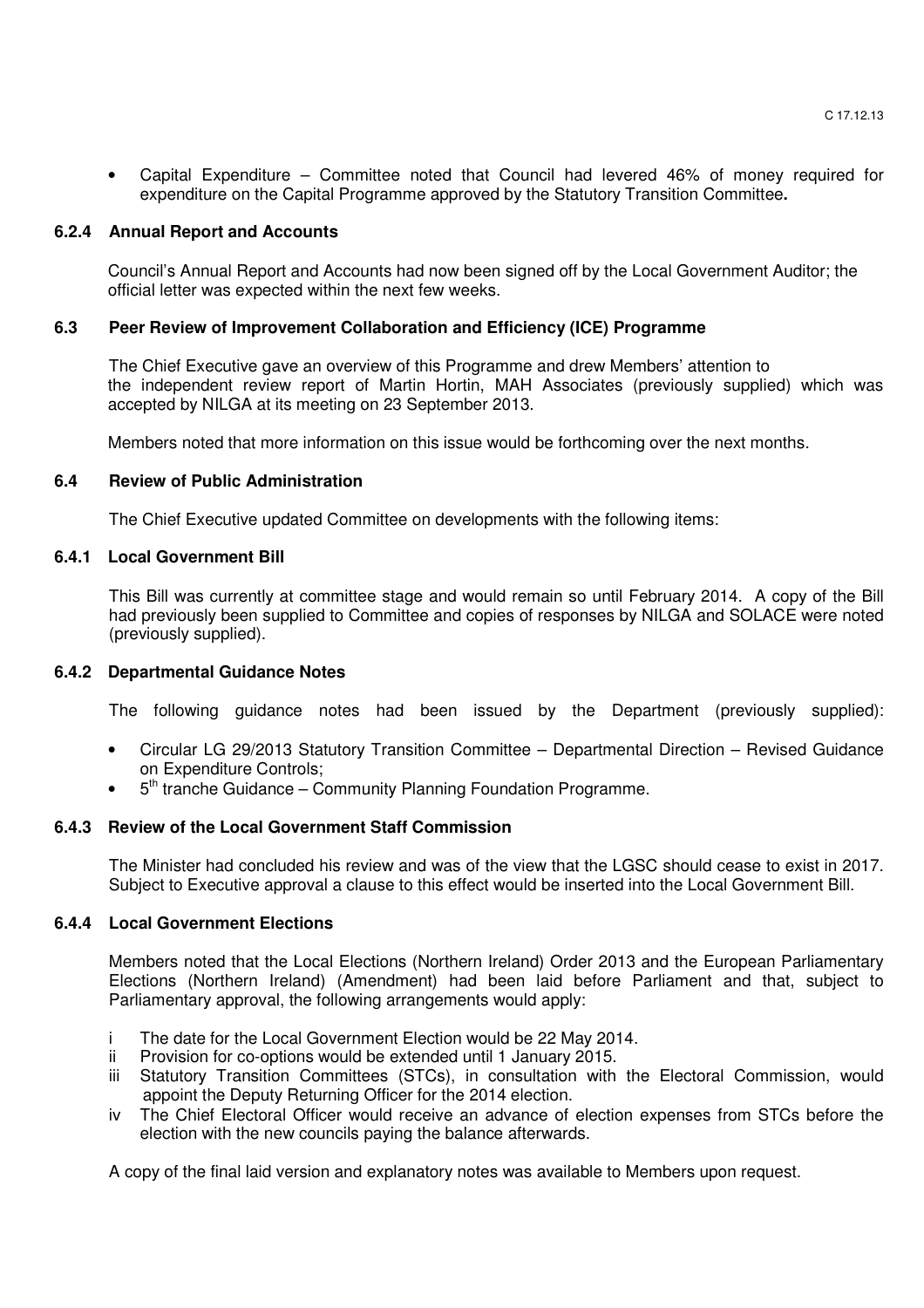## **6.4.5 Minutes**

STC Minutes of 26 September 2013 were supplied for information. Minutes of the Regional Transition Committee meeting of 25 September 2013 were available on the DOE website.

# **6.5 Somme Pilgrimage**

One place would be reserved on this Pilgrimage for the 2014/15 Mayor.

# **6.6 Public Relations Update**

The Chair welcomed Ms Tara Cunningham, PR Manager, who was in attendance to update Members on recent PR activity and forthcoming opportunities.

 The PR Manager outlined the PR rationale to promote Council's service delivery, including new services, providing value for money to the ratepayer whilst counteracting any negativity towards Council. She then presented a breakdown of PR value for Council which had been leveraged through key clients and activities and gave an overview of work which had taken place over the year and upcoming events.

In response to Members' various questions, the following information was supplied by officers:

- The annual PR budget was circa £82,000 of which only £9,000 was discretionary budget for PR promotions.
- In relation to advertising costs generated by Leisure and Development activities, a tender had recently been carried out for an advertising agency. Also, legislation required that both public notices and jobs above a certain level had to be regionally advertised.
- Efforts had been made to reduce advertising costs and the possibility of such work being carried out in-house could be reviewed.

A breakdown of advertising agency costs was requested by Councillor Duddy and the Chief Executive advised that the Corporate Director of Leisure and Development would also attend future discussion on this issue.

Members extended congratulations to the PR Team on the work carried out to date.

# **7 Any Other Business**

# **7.1 Coleraine Leisure Centre – Temporary Workers**

 Councillor Duddy asked for information on why temporary workers at Coleraine Leisure Centre had received notice that they had to sign up with a recruitment agency; how many temporary workers were employed at the Centre; and if the need for staff would warrant permanent employees.

 The Chief Executive would ask the Corporate Director of Leisure and Development to respond directly to Councillor Duddy.

## **7.2 Toilets at Berne Road, Portstewart**

 In response to a request for feedback on this issue from Councillor Alexander, the Chief Executive advised that the Corporate Director of Environmental Services intended to improve the physical aspect of the site in the short term. It was noted that the value of the site had fallen significantly since the valuation carried out in 2007/08.